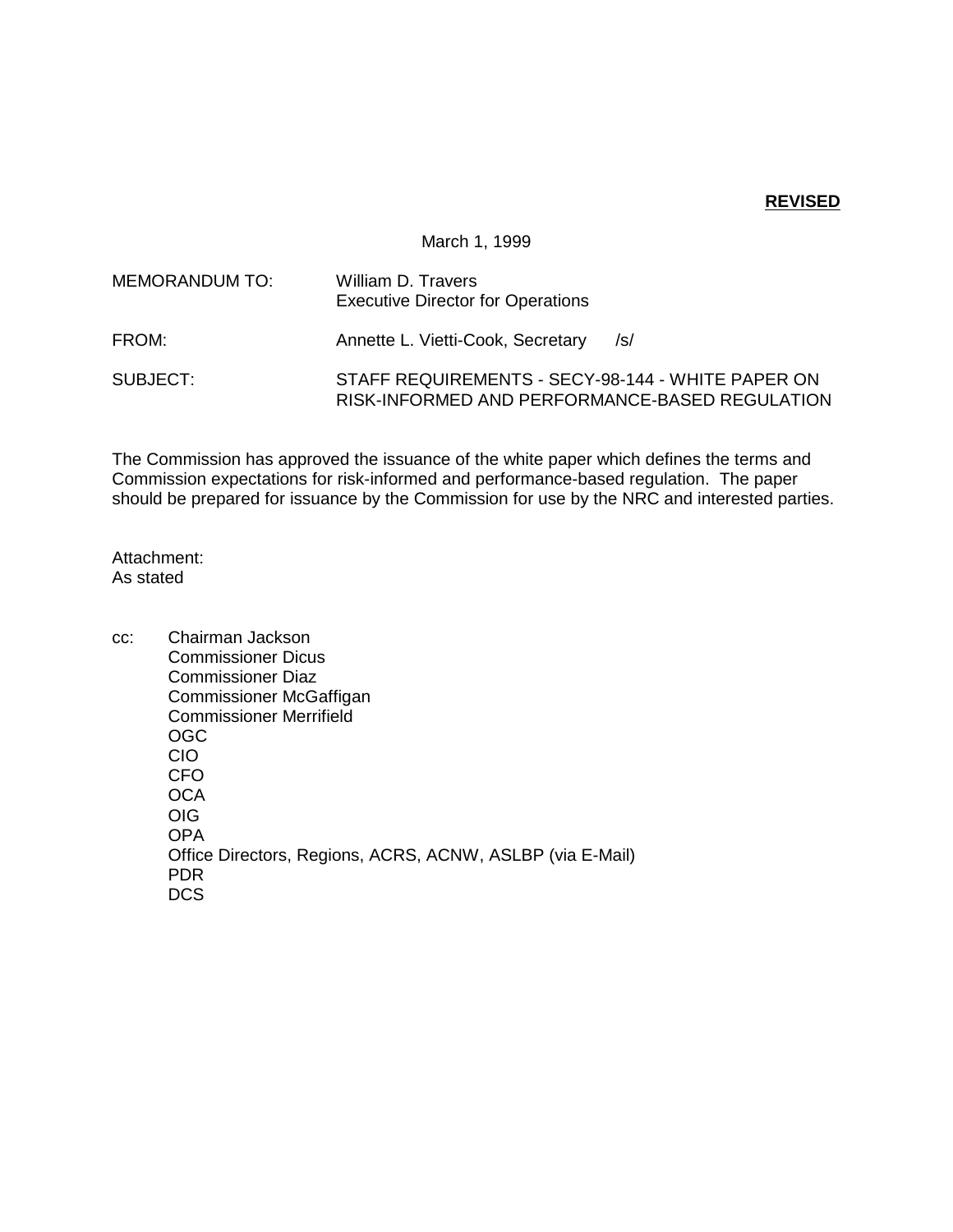## Risk-Informed and Performance-Based Regulation

The NRC has established its regulatory requirements, in both reactor and materials applications, to ensure that "no undue risk to public health and safety" results from licensed uses of Atomic Energy Act (AEA) materials and facilities. The objective of these requirements has always been to assure that the probabilities of accidents with the potential for adversely affecting public health and safety are low. For reactors, these probabilities were not quantified in a systematic way until 1975 when the Reactor Safety Study (WASH-1400) was published. For non-reactor activities, the situation is more complex. In some areas, high-level waste disposal and transportation, risk assessment has been in use since the 1970s; in others, such quantification is still evolving. Consequently, most of NRC's regulations were developed without the benefit of quantitative estimates of risk. The perceived benefits of the deterministic and prescriptive regulatory requirements were based mostly on experience, testing programs and expert judgment, considering factors such as engineering margins and the principle of defense-in-depth.

There have been significant advances in and experience with risk assessment methodology since 1975. Thus, the Commission is advocating certain changes to the development and implementation of its regulations through the use of risk-informed, and ultimately performancebased, approaches. The Probabilistic Risk Assessment (PRA) Policy Statement (60 FR 42622, August 16, 1995) formalized the Commission's commitment to risk-informed regulation through the expanded use of PRA. The PRA Policy Statement states, in part, "The use of PRA technology should be increased in all regulatory matters to the extent supported by the state of the art in PRA methods and data, and in a manner that complements the NRC's deterministic approach and supports the NRC's traditional defense-in-depth philosophy."

The transition to a risk-informed regulatory framework is expected to be incremental. Many of the present regulations are based on deterministic and prescriptive requirements that cannot be quickly replaced. Therefore, the current requirements will have to be maintained while riskinformed and/or performance-based regulations are being developed and implemented.

To understand and apply the commitment expressed in the PRA Policy Statement, it is important that the NRC, the regulated community, and the public at large have a common understanding of the terms and concepts involved; an awareness of how these concepts (in both reactor and materials arenas) are to be applied to NRC rulemaking, licensing, inspection, assessment, enforcement, and other decision-making; and an appreciation of the transitional period in which the agency and industry currently operate.

1. Risk and Risk Assessment: This paper defines risk in terms that can be applied to the entire range of activities involving NRC licensed use of AEA materials. The risk definition takes the view that when one asks, "What is the risk?" one is really asking three questions: "What can go wrong?" "How likely is it?" and "What are the consequences?" These three questions can be referred to as the "risk triplet." The traditional definition of risk, that is, probability times consequences, is fully embraced by the "triplet" definition of risk.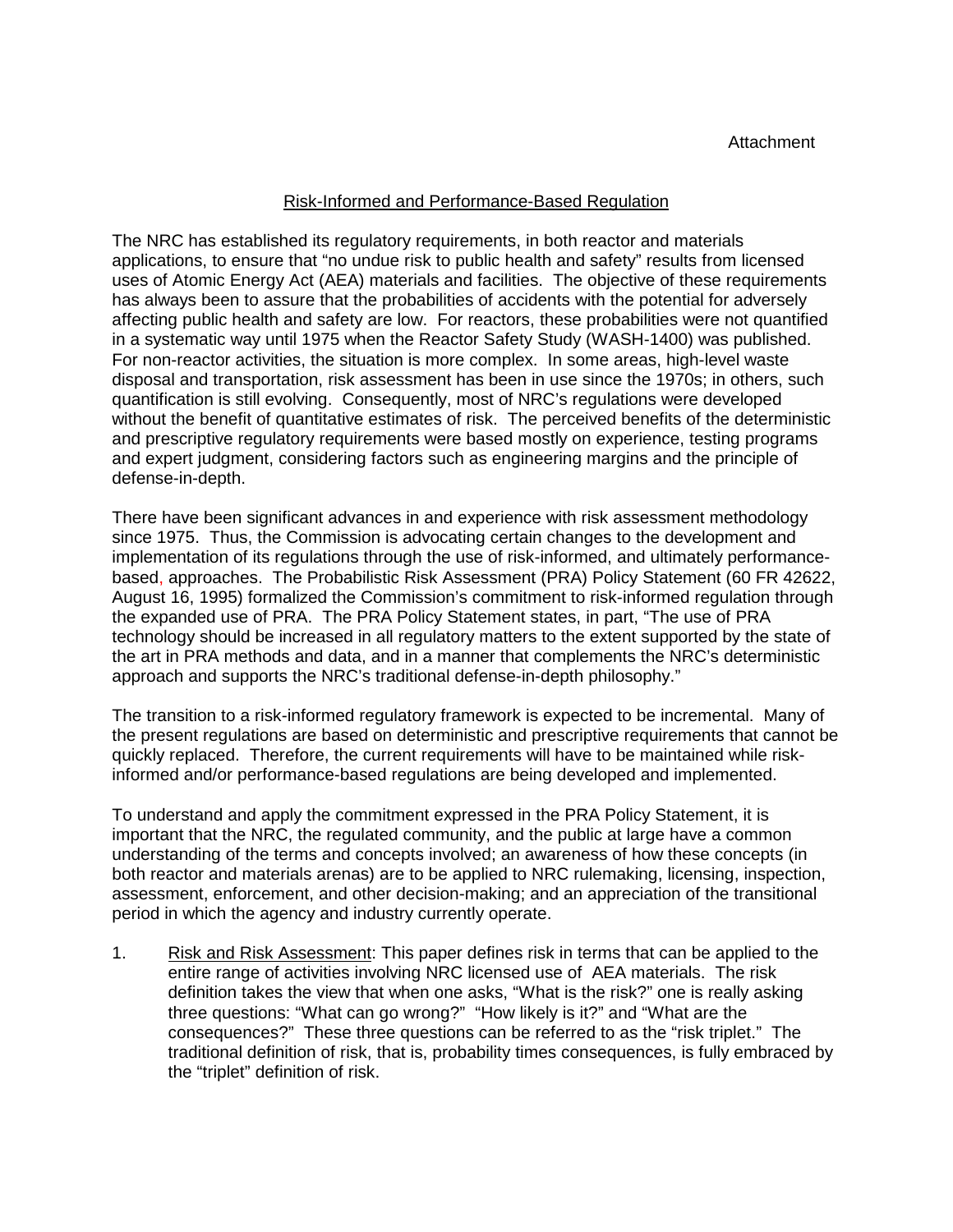The first question, "What can go wrong?" is usually answered in the form of a "scenario" (a combination of events and/or conditions that could occur) or a set of scenarios.

The second question, "How likely is it?" can be answered in terms of the available evidence and the processing of that evidence to quantify the probability and the uncertainties involved. In some situations, data may exist on the frequency of a particular type of occurrence or failure mode (e.g., accidental overexposures). In other situations, there may be little or no data (e.g., core damage in a reactor) and a predictive approach for analyzing probability and uncertainty will be required.

The third question, "What are the consequences?" can be answered for each scenario by assessing the probable range of outcomes (e.g., dose to the public) given the uncertainties. The outcomes or consequences are the "end states" of the analyses. The choice of consequence measures can be whatever seems appropriate for reasonable decision-making in a particular regulated activity and could involve combinations of end states.

A risk assessment is a systematic method for addressing the risk triplet as it relates to the performance of a particular system (which may include a human component) to understand likely outcomes, sensitivities, areas of importance, system interactions and areas of uncertainty. From this assessment the important scenarios can be identified.

2. Deterministic and Probabilistic Analyses: All safety regulation ultimately is concerned with risk and addresses the three questions discussed in item 1 above. In practice, NRC addresses these three questions through the body of regulations, guidance, and license conditions that it uses to regulate the many activities under its jurisdiction. The current body of regulations, guidance and license conditions is based largely on deterministic analyses and is implemented by prescriptive requirements. As described in the PRA Policy Statement, the deterministic approach to regulation establishes requirements for engineering margin and for quality assurance in design, manufacture, and construction. In addition, it assumes that adverse conditions can exist and establishes a specific set of design basis events (i.e., what can go wrong?). The deterministic approach involves implied, but unquantified, elements of probability in the selection of the specific accidents to be analyzed as design basis events. It then requires that the design include safety systems capable of preventing and/or mitigating the consequences (i.e., what are the consequences?) of those design basis events in order to protect public health and safety. Thus, a deterministic analysis explicitly addresses only two questions of the risk triplet. In addition, traditional regulatory analyses do not integrate results in a comprehensive manner to assess the overall safety impact of postulated initiating events.

PRA and other risk assessment methods (also described in the PRA Policy Statement) considers risk (i.e., all three questions) in a more coherent, explicit, and quantitative manner. Risk assessment methodology examines systems and their interactions in a integrated, comprehensive manner. Probabilistic analysis explicitly addresses a broad spectrum of initiating events and their event frequency. It then analyzes the consequences of those event scenarios and weights the consequences by the frequency, thus giving a measure of risk.

Since risk assessment methods were first used to gain a better understanding of the risk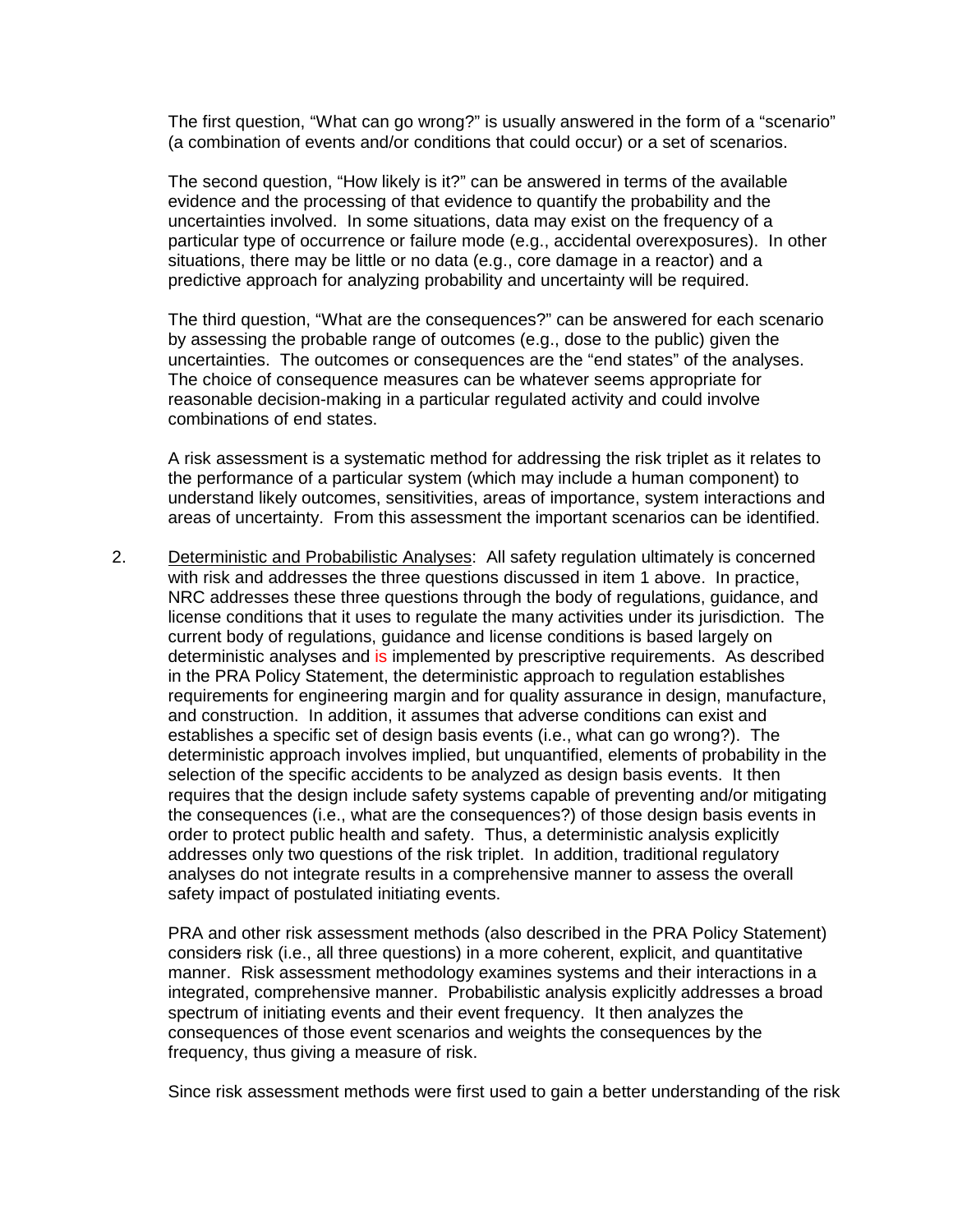associated with some of the activities and facilities that the NRC regulates, substantial event data and increased sophistication and experience in the use of certain risk assessment methods (e.g., Probabilistic Risk Assessment (PRA), Integrated Safety Assessment (ISA), and Performance Assessment (PA)) hasve been acquired. Accordingly, there is now the opportunity to enhance the traditional approach by more explicitly addressing risk and incorporating the insights thus gained.

While the traditional deterministic approach to regulation has been successful in ensuring no undue risk to public health and safety in the use of nuclear materials, opportunities for improvement exist. Given the broad spectrum of equipment and activities covered, the regulations can be strengthened and resources can be allocated to ensure that they are focused on the most risk-significant equipment and activities, and to ensure a consistent and coherent framework for regulatory decision-making. The different "risk-informed" and/or "performance-based" approaches to regulation described below, if properly applied singly or in combination, would provide such a framework.

3. "Risk Insights": The term "risk insights", as used here, refers to the results and findings that come from risk assessments. The end results of such assessments may relate directly to public health effects as in the Commission's Safety Goals for the Operations of Nuclear Power Plants. For specific applications the results and findings may take other forms. For example, for reactors these include such things as identification of dominant accident sequences, estimates of core damage frequency  $(CDF)^{1}$  and large early release frequency (LERF)<sup>2</sup>, and importance measures of structures, systems, and components. On the other hand, in other areas of NRC regulation, findings and results include risk curves<sup>3</sup> for disposal facilities for radioactive wastes, frequency of and costs associated with accidental smelting of sealed sources at steel mills, frequency of occupational exposures, predicted dose from decommissioned sites and many others.

Risk insights have already been incorporated successfully into numerous regulatory activities, and have proven to be a valuable complement to traditional deterministic approaches. Given the current maturity of some risk assessment methodologies and the current body of event data, risk insights can be incorporated more explicitly into the regulatory process in a manner that will improve both the efficiency and effectiveness of current regulatory requirements.

4. "Risk-Based Approach": Regulatory decision-making is required in both the development of regulations and guidance and the determination of compliance with those regulations and guidance. A "risk-based" approach to regulatory decision-making is one in which such decision-making is solely based on the numerical results of a risk assessment. This places heavier reliance on risk assessment results than is currently

<sup>1</sup> CDF is the frequency of the combinations of initiating events, hardware failures, and human errors leading to core uncovery with reflooding of the core not imminent.

 $2$  LERF is the frequency of those accidents leading to significant, unmitigated releases from containment in a time-frame prior to effective evacuation of the close-in population such that there is a potential for early health effects.

<sup>&</sup>lt;sup>3</sup> Risk curves (also known as Complementary Cumulative Distribution Functions (CCDFs) or Farmer curves) are estimates of the probability that a given consequence will be exceeded.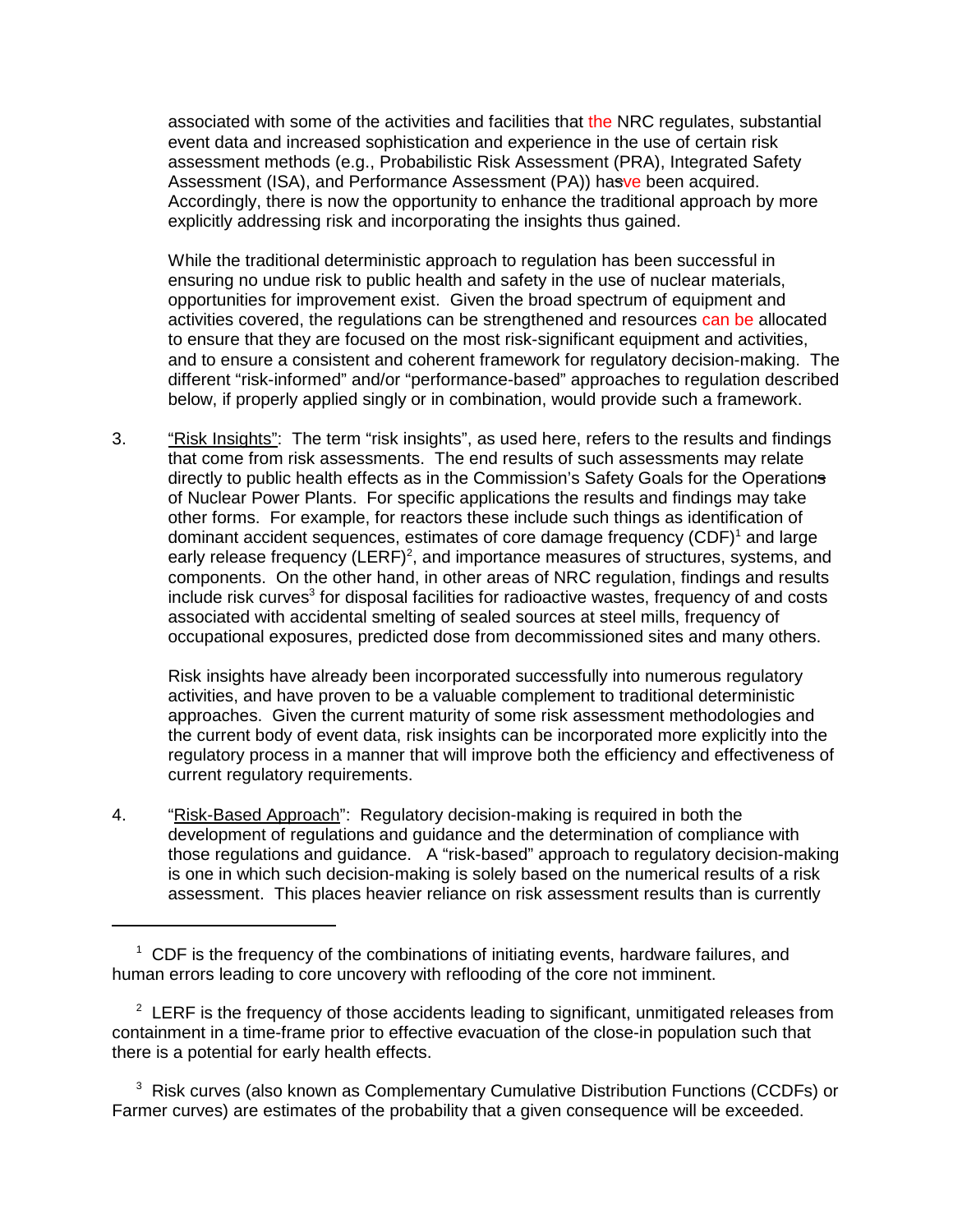practicable for reactors due to uncertainties in PRA such as completeness. Note that the Commission does not endorse an approach that is "risk-based"; however, this does not invalidate the use of probabilistic calculations to demonstrate compliance with certain criteria, such as dose limits.

- 5. "Risk-Informed Approach": A "risk-informed" approach to regulatory decision-making represents a philosophy whereby risk insights are considered together with other factors to establish requirements that better focus licensee and regulatory attention on design and operational issues commensurate with their importance to public health and safety. A "risk-informed" approach enhances the deterministic approach by: (a) allowing explicit consideration of a broader set of potential challenges to safety, (b) providing a logical means for prioritizing these challenges based on risk significance, operating experience, and/or engineering judgment, (c) facilitating consideration of a broader set of resources to defend against these challenges, (d) explicitly identifying and quantifying sources of uncertainty in the analysis (although such analyses do not necessarily reflect all important sources of uncertainty), and (e) leading to better decision-making by providing a means to test the sensitivity of the results to key assumptions. Where appropriate, a risk-informed regulatory approach can also be used to reduce unnecessary conservatism in purely deterministic approaches, or can be used to identify areas with insufficient conservatism in deterministic analyses and provide the bases for additional requirements or regulatory actions. "Risk-informed" approaches lie between the "riskbased" and purely deterministic approaches. The details of the regulatory issue under consideration will determine where the risk-informed decision falls within the spectrum.
- 6. Risk-Informed Approach and Defense-in-Depth Approach: The concept of defense-indepth<sup>4</sup> has always been and will continue to be a fundamental tenet of regulatory practice in the nuclear field, particularly regarding nuclear facilities. Risk insights can make the elements of defense-in-depth more clear by quantifying them to the extent practicable. Although the uncertainties associated with the importance of some elements of defense may be substantial, the fact that these elements and uncertainties have been quantified can aid in determining how much defense makes regulatory sense. Decisions on the adequacy of or the necessity for elements of defense should reflect risk insights gained through identification of the individual performance of each defense system in relation to overall performance.
- 7. "Performance-Based Approach": A regulation can be either prescriptive or performance-based. A prescriptive requirement specifies particular features, actions, or programmatic elements to be included in the design or process, as the means for achieving a desired objective. A performance-based requirement relies upon measurable (or calculable) outcomes (i.e., performance results) to be met, but provides more flexibility to the licensee as to the means of meeting those outcomes. A performance-based regulatory approach is one that establishes performance and results

<sup>&</sup>lt;sup>4</sup>Defense-in-depth is an element of the NRC's Safety Philosophy that employs successive compensatory measures to prevent accidents or mitigate damage if a malfunction, accident, or naturally caused event occurs at a nuclear facility. The defense-in-depth philosophy ensures that safety will not be wholly dependent on any single element of the design, construction, maintenance, or operation of a nuclear facility. The net effect of incorporating defense-in-depth into design, construction, maintenance, and operation is that the facility or system in question tends to be more tolerant of failures and external challenges.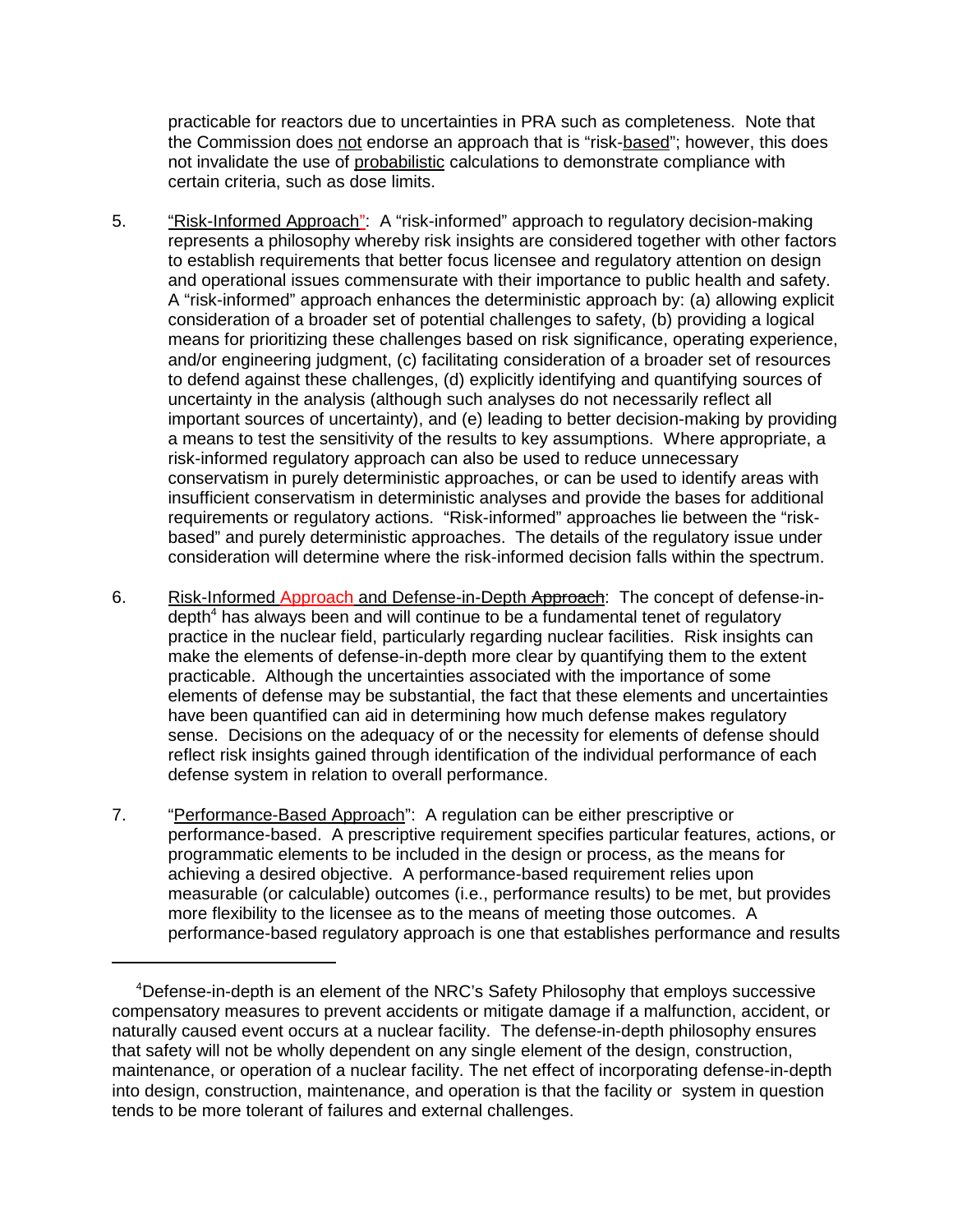as the primary basis for regulatory decision-making, and incorporates the following attributes: (1) measurable (or calculable) parameters (i.e., direct measurement of the physical parameter of interest or of related parameters that can be used to calculate the parameter of interest) exist to monitor system, including facility and licensee, performance, (2) objective criteria to assess performance are established based on risk insights, deterministic analyses and/or performance history, (3) licensees have flexibility to determine how to meet the established performance criteria in ways that will encourage and reward improved outcomes; and (4) a framework exists in which the failure to meet a performance criterion, while undesirable, will not in and of itself constitute or result in an immediate safety concern. The measurable (or calculable) parameters may be included in the regulation itself or in formal license conditions, including reference to regulatory guidance adopted by the licensee. This regulatory approach is not new to the NRC. For instance, the Commission previously has approved performance-based approaches in 10 CFR Parts 20, 50 (Option B, Appendix J and the Maintenance Rule,10 CFR50.65), 60, and 61. In particular, the Commission weighed the relative merits of prescriptive and performance-based regulatory approaches in issuing 10 CFR Part 60.

A performance-based approach can be implemented without the use of risk insights. Such an approach would require that objective performance criteria be based on deterministic safety analysis and performance history. This approach would still provide flexibility to the licensee in determining how to meet the performance criteria. Establishing objective performance criteria for performance monitoring may not be feasible for some applications and, in such cases, a performance-based approach would not be feasible.

As applied to inspection, a performance-based approach tends to emphasize results (e.g., can the pump perform its intended function?) over process and method (e.g., was the maintenance technician trained?). Note that a performance-based approach to inspection does not supplant or displace the need for compliance with NRC requirements, nor does it displace the need for enforcement action, as appropriate, when non-compliance occurs.<sup>5</sup>

As applied to licensee assessment, a performance-based approach focuses on a licensee's actual performance results (i.e., desired outcomes), rather than on products (i.e., outputs). In the broadest sense, the desired outcome of a performance-based approach to regulatory oversight will be to focus more attention and NRC resources on those licensees whose performance is declining or less than satisfactory.

8. "Risk-Informed, Performance-Based Approach": A risk-informed, performance-based approach to regulatory decision-making combines the "risk-informed" and "performancebased" elements discussed in Items  $3\overline{5}$  and  $6\overline{7}$ , above, and applies these concepts to NRC rulemaking, licensing, inspection, assessment, enforcement, and other decision-

 $5$ Not every aspect of licensed activities can or should be inspected using this approach. For example, if a licensee is unsuccessful in meeting the criteria defined by a performance-based regulation, the inspector should then focus on the licensee's process and method, to understand the root cause of the breakdown in performance, and to understand how future poor performance may be avoided.